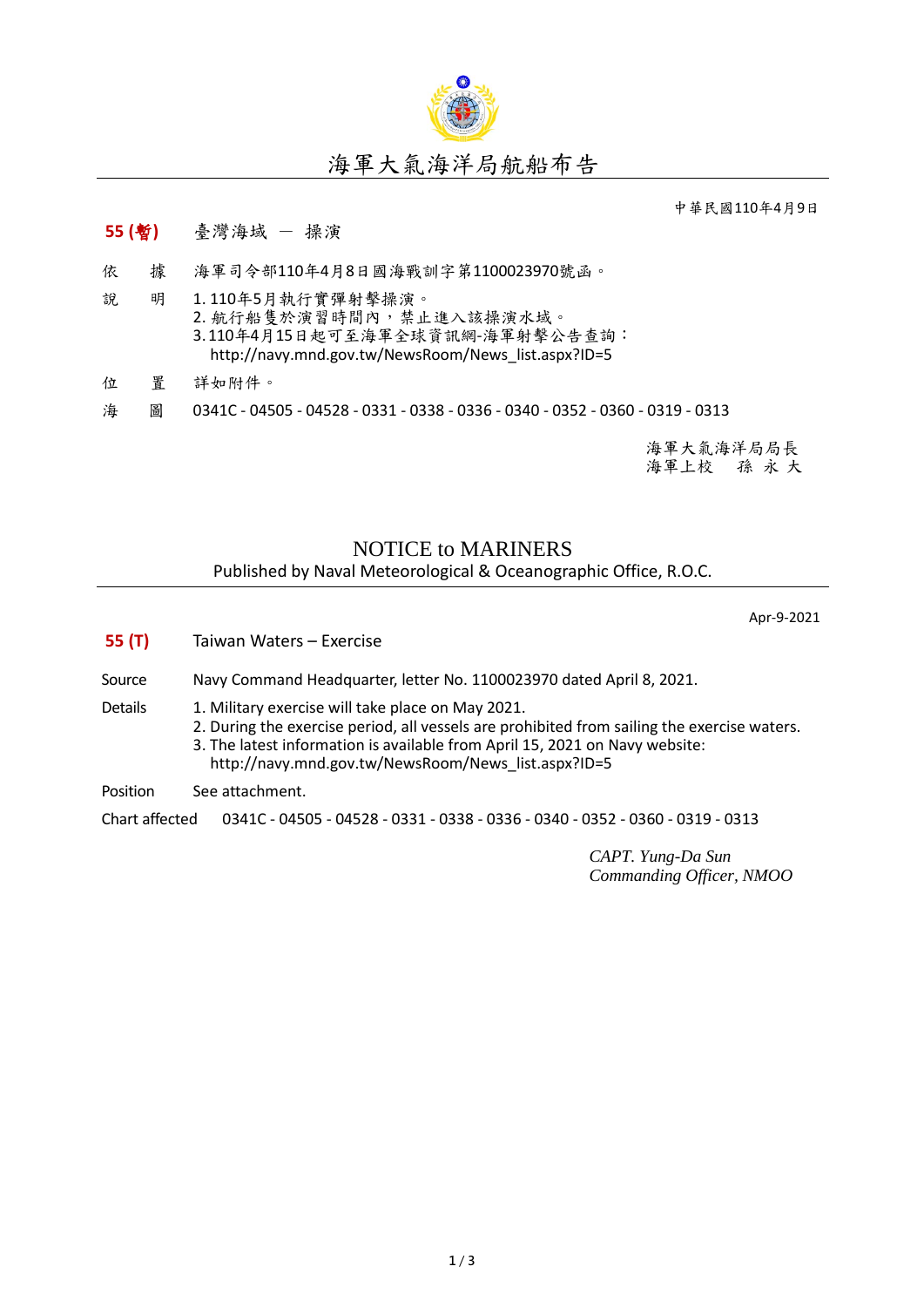附件 Attachment NM 55

| 日期<br>Date |                                                                                                               | 起訖時間<br>Time | (WGS84)<br>點 位 Position                                                                                                                                                                                                                                                                                                                                                                                 |
|------------|---------------------------------------------------------------------------------------------------------------|--------------|---------------------------------------------------------------------------------------------------------------------------------------------------------------------------------------------------------------------------------------------------------------------------------------------------------------------------------------------------------------------------------------------------------|
| (A)        | 20210503 - 20210507<br>20210510 - 20210514<br>20210517 - 20210521<br>20210524 - 20210528<br>20210531          | 0800-1700    | ◎海軍實彈射擊操演(Navy Firing Exercise)<br>N 22°54'54.0", E 119°25'29.0"<br>Α<br>N 22°54'54.0", E 119°45'29.0"<br>B<br>$\overline{\mathsf{c}}$<br>E 119°45'29.0"<br>N 22°34'54.0",<br>E 119°25'29.0"<br>N 22°34'54.0",<br>中心點: N22°44'54.0"、E 119°35'29.0"<br>危險區域:中心點半徑15浬所涵蓋之範圍<br>Central point: N 22°44'54.0", E 119°35'29.0"<br>Dangerous area: Central point with a radius of 15<br>nautical miles.       |
| (B)        | 20210503 - 20210507<br>20210510 - 20210514<br>20210517 - 20210521<br>20210524 - 20210528<br>20210531          | 0800-1700    | ◎海軍實彈射擊操演(Navy Firing Exercise)<br>$\frac{D_{\rm c}}{D}$<br>N 25°27'54.0", E 122°00'30.0"<br>Α<br>N 25°27'54.0", E 122°12'30.0"<br>B<br>C<br>N 25°19'54.0", E 122°12'30.0"<br>N 25°19'54.0", E 122°00'30.0"<br>D<br>N 25°23'54.0" \ E 122°06'30.0"<br>中心點:<br>危險區域:中心點半徑7浬所涵蓋之範圍<br>Central point: N 25°23'54.0", E 122°06'30.0"<br>Dangerous area: Central point with a radius of 7<br>nautical miles. |
| (C)        | 20210501-20210506<br>20210508 - 20210510<br>20210515 - 20210517<br>20210522 - 20210524<br>20210529 - 20210531 | 0800-1800    | ◎海軍實彈射擊操演(Navy Firing Exercise)                                                                                                                                                                                                                                                                                                                                                                         |
|            | 20210507<br>20210511-20210514<br>20210518 - 20210521<br>20210525 - 20210528                                   | 0800-1700    | N 22°42'54.0", E 120°05'29.0"<br>Α<br>N 22°42'54.0", E 120°15'29.0"<br>$\overline{B}$<br>N 22°38'54.0", E 120°16'29.0"<br>$\mathsf{C}$<br>中心點: N22°42'00.0"、E 120°12'00.0"<br>危險區域:中心點半徑5浬所涵蓋之範圍<br>Central point: N 22°42'00.0", E 120°12'00.0"<br>Dangerous area: Central point with a radius of 5<br>nautical miles.                                                                                 |